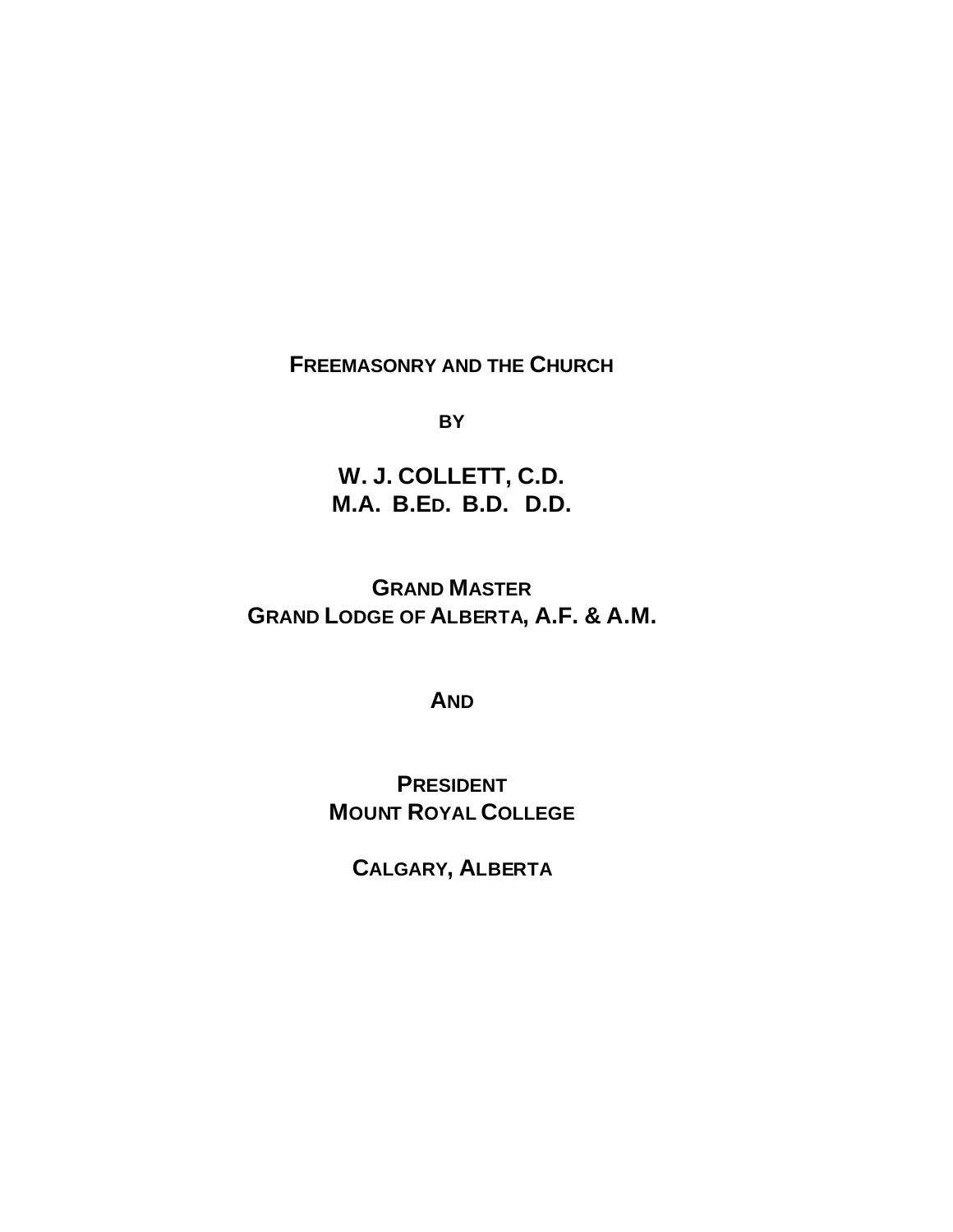## **FREEMASONRY AND THE CHURCH**

*From* time to time Freemasonry has come under criticism from the Christian Church both the Roman Catholic and Protestant branches. The Roman Catholic opposition dates back to the Eighteenth Century when Papal Bulls were issued by Clement XII in 1738 and Benedict XIV in 1751 denouncing Freemasonry and instructing the Roman Catholics to withdraw from the Craft. Originally Freemasonry had both Roman Catholic clergy and laymen in its membership in almost every country where it had been established. The first Freemasons' Hall in London was erected in 1776 when Lord Petre, who was looked upon as the leading layman in the Roman Catholic Community in England, was the Grand I~ff. aster of Masons. Earlier than that in 1730, Thomas Howard, the Eighth Duke of Norfolk, a Roman Catholic, was Grand Master and during his term presented to the Grand Lodge its Sword of State, which is still in use. After the Papal Bulls had been issued Roman Catholics gradually withdrew from membership in Freemasonry. This process was accelerated when a number of edicts were issued starting in the year 1821 and the result was almost a complete separation of the Roman Catholic Church from the Freemasons Lodge.

The opposition of the Roman Catholic Church does not differ greatly from the criticism that arises from time to time in the Protestant Church. In 1935 the Catholic Truth Society issued a pamphlet which sets forth quite dearly the basis of the differences. The pamphlet admits that Freemasony is "beneficial to the country or, at any rate, quite hambess" but that the great objection is that Freemasons are placed under a solenn oath of searcy. Even more serious than this is that Freemasony tends to undermine belief in Catholic Christianity by substituting for it what is practically a rival religion based on deistic or naturalistic principles".

Through the years there have been criticisms of Freemasonry by Protestant groups. At c, Methodist Conference in Great Britain in 1927, Rev. C. Penney Hunt criticized the Craft in much the same manner as did the Catholic Truth Society. While the Methodist Church refused to pass a motion unfavourable to Freemasonry yet there were many indications of support for Mr. Hunt. In January, 1951, the magazine "Theology", a publication of the Society for Promoting Christian Knowledge, carried an article by a Church of England clergyman, Rev. Walton Hannah, entitled: "Should a Christian be a Freemason?" The question, of course, is answered in the negative mainly because Mr. Hannah claims that the oaths of secrecy and the penalties associated with the oaths are pagan. He claims, in addition, that the Masonic Order is a Gnostic Heresy. The article demands an inquiry into Freemasonry by the Church of England especially since both the Methodist and the Roman Catholic Churches questioned the validity of the Order.

At a Church Assembly in June 195I, Rev. R. Creed Meridith moved that a Commission be established to study the Hannah article and a long debate ensued. Freemasonry found supporters in many of the high dignitaries of the Church including Dr. Garbett, the Archbishop of York. Rev. C. E. Douglas made the following very penetrating statement: "You cannot understand Freemasonry except in a Lodge. Its real secret is fellowship." The motion was ultimately defeated.

In Scotland in 1754 the Associated Synod of Stirling considered the propriety of the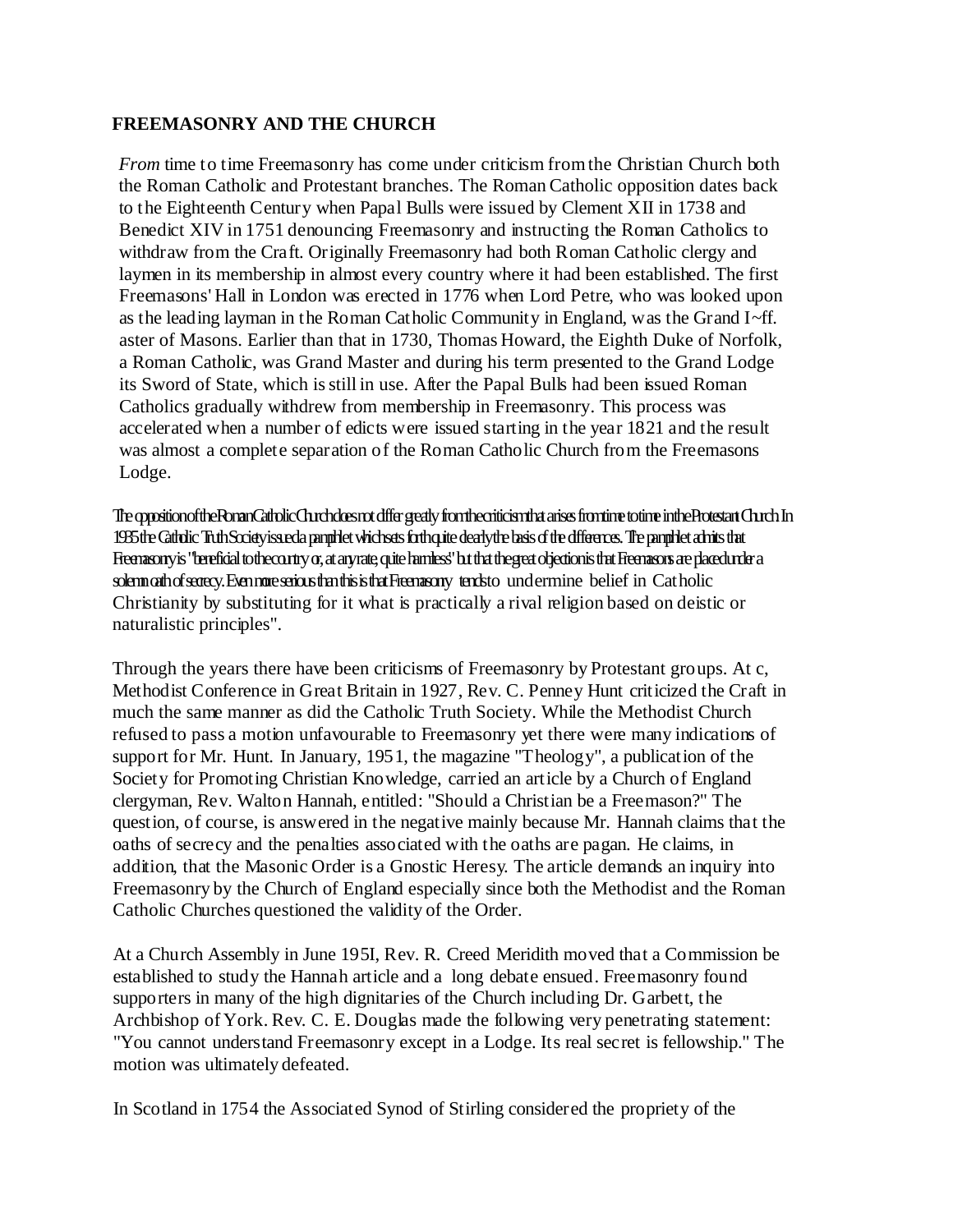Masonic oath and in 1755 the Kirk Sessions were requested to make enquiries into Masonic practices. In some places in Scotland any person who admitted to being a member of a Freemason's Lodge was required to do public penance and subjected to a rebuke from the Kirk Session. The reasons for the opposition were the objections to the Oath of Secrecy and the penalties associated with the obligations.

From the above account it may be concluded that the historic objections to Freemasonry are:

- (1) Theological
- (2) Ethical

The theological objections are based on the charges that Freemasonry is:

**(1) Deistic**-The Deist relies on reason to prove the existence of God. They come to this position by conclusions drawn from the observation of nature. The revelation of God through a person, such as Jesus, is not necessary.

**(2) Naturalistic** -Naturalistic theology believes that the world can get along all right by itself by obedience to the natural law. God may have created the world but once it was set in motion there is no further need for Divine intervention. Hence there is no need to acknowledge that God once intervened in the natural order by sending his Son as the Saviour of the World.

**(3) Gnostic** -The Gnostic heresy claims that truth is revealed by God to specially selected individuals by means of special secret rites and ceremonies. The mystic ceremony of initiation confers on the initiate a special type of knowledge. Again the appearance of Jesus in human form is not necessary in the Gnostic view.

The Christian Church finds error in these three theologies because they exclude the need of Jesus Christ as Saviour of the world. This accusation against the Masonic Lodges is not correct. A man before he is admitted to the Masonic Order must profess a belief in God and in Life Eternal. It follows, then, that the Christian who applies for admission to the Masonic Lodge must confess a belief in God cfs revealed in Jesus Christ. Hence Freemasonry cannot be Deistic, Naturalistic or Gnostic. It is true that the Freemason's lodge endeavours to enrich a member's belief in God by instructing him in the moral law and the hidden secrets of nature and science. For the Christian this is a further understanding of the nature of the God as revealed in Jesus Christ in whom he has already admitted a belief.

The matter of secrecy has been greatly overrated as far as the Freemason's Lodge is concerned. There are no mystic initiatory rites which purport to give secret knowledge. There was a time in the early Christian Church that the Christians were accused of cannibalism because in their sacred meal they were reported to have eaten human flesh. This was, of course, a complete misunderstanding of the Lord's Supper and arose because the Christians were forced to meet for worship in secret. The meeting of the Freemason's Lodge is limited to members and their proceedings are in secret. It does not necessarily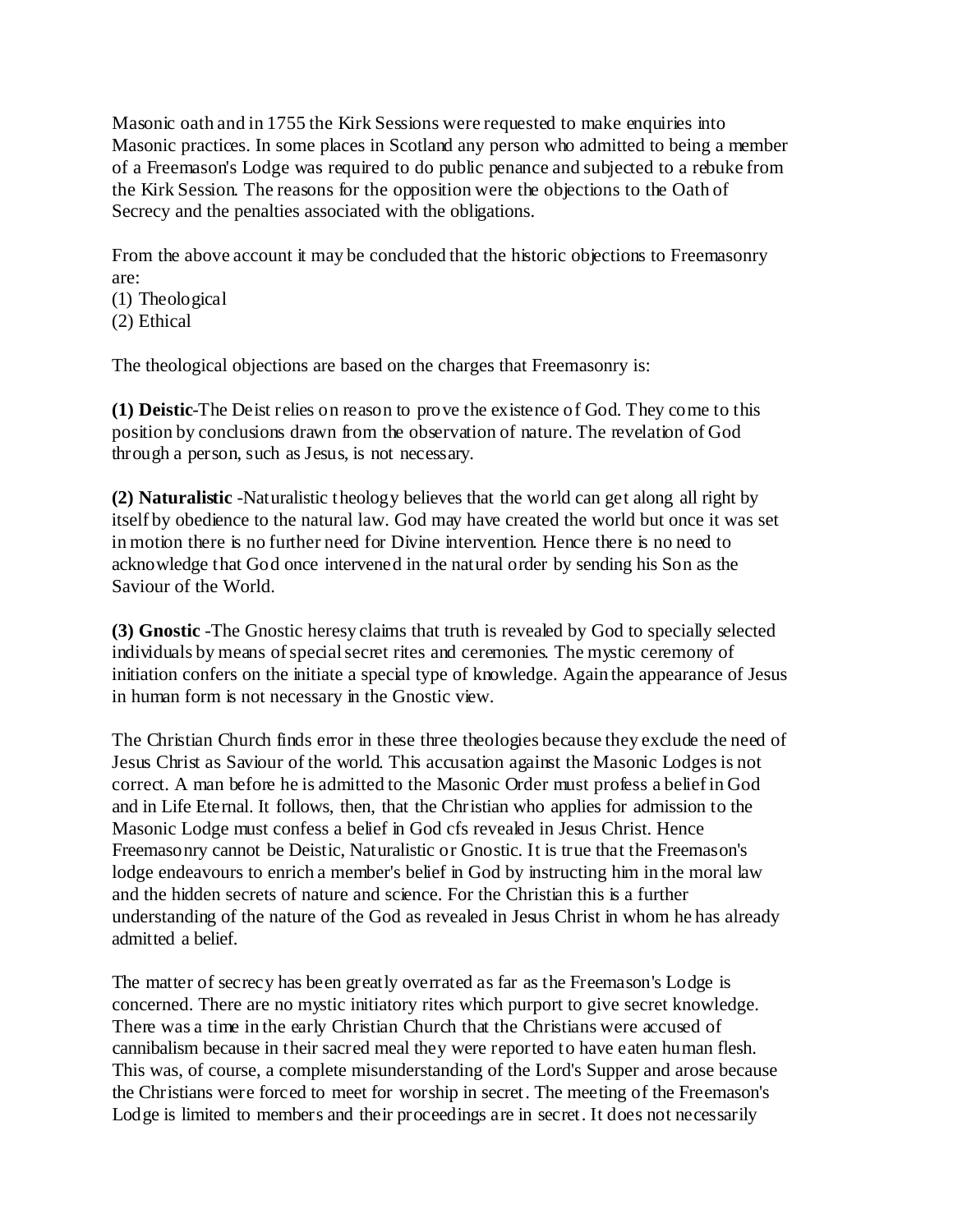follow that secrecy produces theological error or special knowledge. What it does indicate is that a very close and warm fellowship is developed amongst the members.

The ethical accusations against Freemasonry in relation to the oaths of secrecy and the penalty of the obligations are more difficult to explain to those who are not members of the Order. The penalties when considered with a historical imagination and with an understanding of their origins are not as pagan as they may at first appear. Recently, however, some Grand Lodges have undertaken to revise the penalties. In Canada, the Grand Lodge of Quebec, has led the way in this matter. It should be sufficient to note that the Masonic Order is conscious of the need to study a revision of the penalties. This, in itself, should indicate to the critics of this aspect of Freemasonry that the penalties are not basic to the purpose of the Order.

Secrecy will have to remain because this is a fundamental concept but it should be noted that secrecy implies a fellowship and not immorality, irreligion or sedition. Far more important than the issues discussed above is what may be described as the practical situations which cause individual clergymen to oppose Freemasonry. This practical conflict appears when the Freemason's Lodge appears to compete with the Church for the time, energy and talent of the men in any community. The validity of such criticism is borne out when the Mason prefers to attend his Lodge rather than go to a Church meeting. It is further aggravated when a Freemason's Lodge plans events which conflict with Church activities. Very regrettably some Lodges arrange practices on Sundays when the members should be in church. Such inconsiderate action rightly brings the Lodge into disrepute.

Another very valid point of criticism is 'when the Freemason's Lodge presumes to usurp some of the historical prerogatives of the Church, for example the so-called Masonic Funeral. The Church, as is its right, commits the body to the ground and concludes the burial service with the benediction. Then the Masonic Lodge takes over and conducts the committal service again, often inexpertly and in a painfully long and theologically unsound manner. It should be noted that the Freemason s Lodges are themselves examining the validity of this practice and many are substituting a Memorial Service for the Funeral Service. The following is a quotation from the proceedings of the United Grand Lodge of England dated September 12th, 1962:

(1) That Masonic Rites, Prayers and Ceremonies be confined to the Lodge Room and that dispensation to wear Regalia (which term includes White gloves) be granted only in exceptional cases;

(2) That there be no active participation by Masons, as such, in any part of the burial service or cremation of a Brother and that there be no Masonic prayers, readings or exhortations either then or at the grave side subsequent to the interment, since the final obsequies of any human being, Mason or not, are complete in themselves and do not call, in the case of a Freemason, for any additional ministrations. That if it is wished to recall and allude to his Masonic life and actions this can appropriately be done at the next Lodge meeting in the presence of his Brethren, or at a specially arranged Memorial Service;